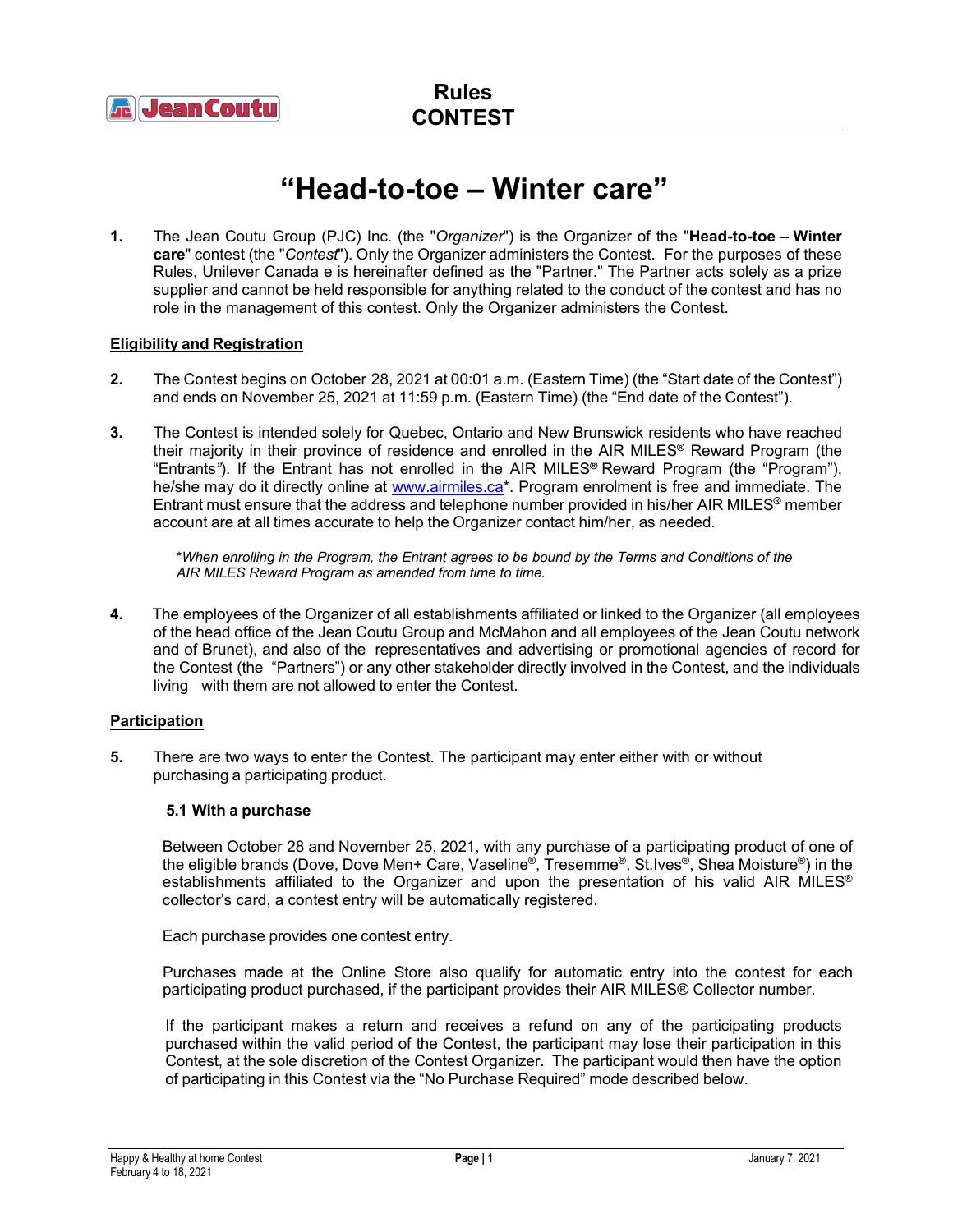# **Rules CONTEST**

# **5.2 No purchase required**

The Participant may enter the Contest by sending their entry by e-mail to the following address: [concours@jeancoutu.com](mailto:concours@jeancoutu.com) between 00:01 a.m. October 25, 2021 and before 11:59 on November 25, 2021. The participant must provide all the following information to be eligible for the draw:

- Indicate the title of the contest in the subject of his e-mail;
- Write a letter of fifty (50) words explaining why they should win the Prize (hereinafter defined);
- Indicate you the AIR MILES<sup>®</sup> Collector number;
- Correctly answer the following question: *"Name three participants products".*

Limit of one entry per day per participant and per email address. Additional entries will be disqualified. A participant cannot use more than one email address to enter the contest.

**6.** For the purposes of these rules, the Participant is the person whose name appears on the AIR MILES<sup>®</sup> Collector's Account and it is to this person that the prize will be awarded if he/she is selected and declared a winner.

# **Draw**

**7.** On **November 30, 2021 at 11 a.m.** (Eastern Time), twenty (20) participants will be selected electronically and randomly by "PROMOTION SOLUTIONS" located at 2261, Royal Windsor, Unit C in Mississauga, Ontario (the "Selected Participant").

#### **Prize**

**8.** The Winners (defined below) are each awarded the following prize (the *"Prize"*) i.e.:

# **"A Jean Coutu gift card valued at \$500."**

#### *Jean Coutu gift card*

- *Gift cards are not credit cards or debit cards;*
- *Gift cards must be presented at the time of purchase and allow the available credit to be exchanged for merchandise offered at any Jean Coutu store (subject, where applicable, to any restrictions prescribed by law);*
- *Gift cards have no expiration date;*
- *The value of purchases made with your gift card will be deducted from the gift card until the balance of the gift card reaches zero;*
- *You can check the balance of your gift card by presenting it at a Jean Coutu store;*
- *Gift cards cannot be redeemed for cash, except when required by law. They cannot be returned or refunded. Furthermore, they cannot be used to pay for other gift cards or as a method of payment for an online purchase;*
- *The Contest Organizer is not responsible for lost, stolen or damaged gift cards. No refund or replacement will be made if your gift card is used without your authorization;*
- *In the case of unusable or defective gift cards, the Jean Coutu Group may issue a replacement, provided that the card has a credit balance;*
- Any attempt to unlawfully tamper with or modify a gift card will result in the automatic cancellation of the gift *card and the credits attached to it without notice;*
- *Gift cards (including any information that may be displayed, engraved or encoded on them, as well as intellectual property rights) remain the property of the Jean Coutu Group. Gift cards cannot be resold.*

# **Conditions Applicable to the Prizes**

**9.** The prize is subject to the terms and conditions of use of the prize provider. Additional restrictions may apply. The Organizer has no responsibility for the prize once awarded.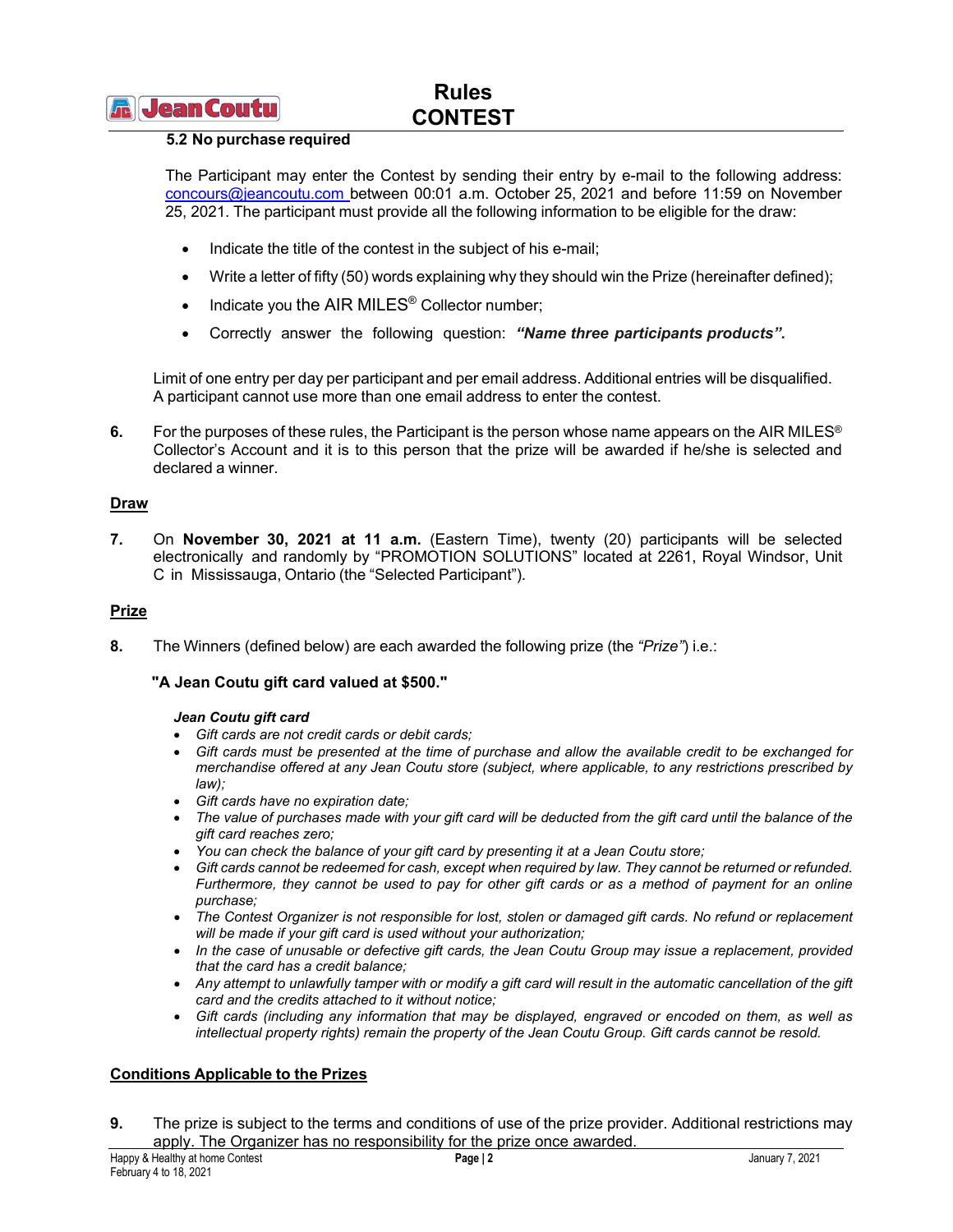# **Winners**

- **10.** To be declared a Winner, the Selected Participant must:
	- a) be reached by telephone by the Organizer within three (**3) days** following the selection of the Selected Participant. If the Selected Participant is not reached within the determined delay, his contest entry will be cancelled, and a second Selected Participant will be selected. If the second Selected Participant is not reached within three (**3) days** following the second selection, his contest entry will be cancelled, and no other Selected Participant will be selected, and the Prize will not be awarded;
	- b) have answered correctly a math skill-testing question on the Declaration and the Organizer Liability Exemption form (the *"Form"*);
	- c) have accepted the Prize as described here in (the *"Rules"*), which may not be transferred, modified or exchanged in part or in whole against a sum of money or any other value;
	- d) have completed and signed the Declaration and the Organizer Liability Exemption form (the *"Form"*) and have returned it to the Organizer in the delay indicated in the e-mail accompanying the Form. Should the Winner fail to return the Declaration and the Organizer Liability Exemption form in the required delay, the Prize will be awarded to another Participant;
	- e) have accepted the conditions relative to the Prize;

# **General Conditions**

- **11.** The odds of winning depend on the number of entries received by the Contest closing date.
- **12.** LoyaltyOne, Inc. ("LoyaltyOne") is in no way connected to the management of the Contest.
- **13.** The refusal of a Selected Participant to accept the Prize frees the Organizer and the Partners of all their obligations relative to the Prize towards this Selected Participant.
- **14.** The Organizer and the Partners reserve the right, at their entire discretion, to cancel, terminate, modify or suspend, in whole or in part, this Contest should an event occur or any other human intervention have tainted or adversely affected the administration, security, impartiality or the normal unfolding of the Contest as provided for in these Contest Rules and, in accordance to the approval of la Régie des alcools, des courses et des jeux du Québec, if required. In all cases, The Organizer and its subsidiaries and all establishments affiliated to the Organizer and the Partners may not be held to attribute more than one prize or to attribute a prize otherwise than in compliance to these Rules.
- **15.** The personal information gathered on Participants regarding this Contest is used solely to administer this Contest and is subject to the policy on privacy protection. No communication, commercial or other, not linked to this Contest, will be sent to The Jean Coutu Group (PJC) Inc., except if the Participant has authorized The Jean Coutu Group (PJC) Inc. or its affiliated companies, if applicable, to do so.
- **16.** The Organizer and the Partners assume no responsibility of whatever nature in all cases where their incapacity to act would result from an occurrence or a situation beyond their control or a strike, a lockout or any labour dispute in their stores, organizations or firms whose services are used to hold the Contest.
- **17.** The Organizer and the Partners incur no responsibility for any problem including but not limited to: a